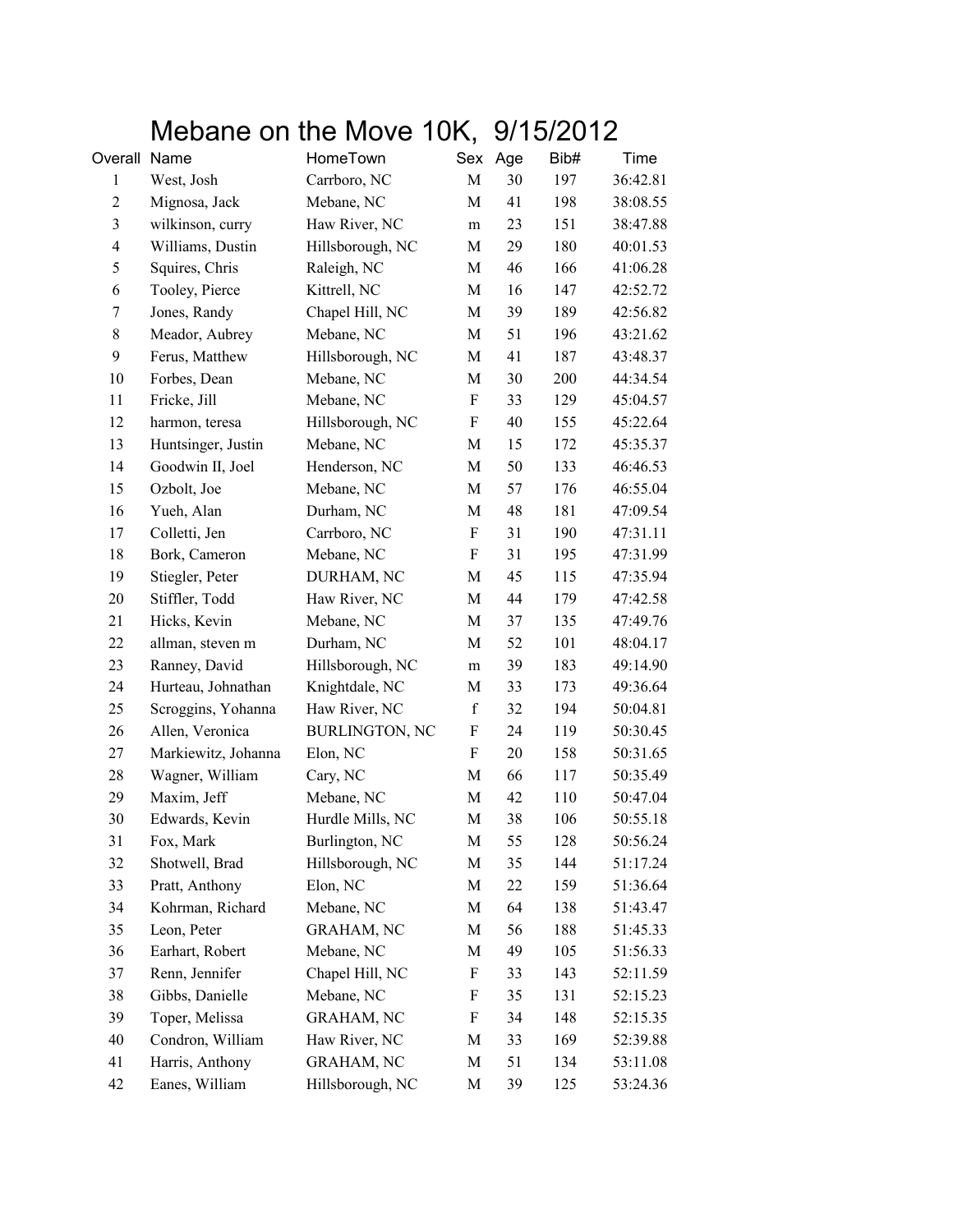| 43 | Payne, Bill            | <b>BURLINGTON, NC</b> | М                         | 50 | 184 | 53:44.95   |
|----|------------------------|-----------------------|---------------------------|----|-----|------------|
| 44 | Gandee, Katie          | Efland, NC            | F                         | 17 | 170 | 54:16.90   |
| 45 | Moore, Heather         | Hillsborough, NC      | $\mathbf f$               | 35 | 191 | 54:33.19   |
| 46 | Braun-Duin, Aaron      | Stephens City, VA     | M                         | 32 | 103 | 54:41.15   |
| 47 | King, Stephen          | Hillsborough, NC      | M                         | 33 | 137 | 54:48.00   |
| 48 | Suson, Gail            | Hillsborough, NC      | M                         | 40 | 116 | 55:11.27   |
| 49 | NEWLIN, STACI          | <b>GRAHAM, NC</b>     | F                         | 51 | 112 | 55:17.87   |
| 50 | DAughtry, Lauri        | Mebane, NC            | $\boldsymbol{\mathrm{F}}$ | 50 | 124 | 55:18.46   |
| 51 | Cupitt, Howard         | DURHAM, NC            | M                         | 70 | 182 | 55:27.20   |
| 52 | Stiegler, Nicolas      | DURHAM, NC            | M                         | 13 | 114 | 55:50.23   |
| 53 | Berrien, Kate          | Hillsborough, NC      | $\boldsymbol{\mathrm{F}}$ | 42 | 168 | 56:16.25   |
| 54 | Watson, Ashley         | Cary, NC              | F                         | 28 | 162 | 56:26.25   |
| 55 | Ivie, Preston          | RALEIGH, NC           | M                         | 30 | 156 | 56:26.42   |
| 56 | Jones, Katy            | Mebane, NC            | F                         | 31 | 157 | 56:39.59   |
| 57 | Bream, Steve           | Mebane, NC            | M                         | 43 | 123 | 56:52.63   |
| 58 | Heine, Erica           | Mebane, NC            | F                         | 27 | 171 | 57:10.09   |
| 59 | Dodson, Christy        | Chapel Hill, NC       | F                         | 39 | 163 | 57:53.26   |
| 60 | Hoopes, Sarah          | Elon, NC              | F                         | 21 | 109 | 58:41.79   |
| 61 | Gomez Rubio, Arturo    | Blacksburg, Va        | M                         | 22 | 132 | 58:41.87   |
| 62 | Elizondo, Jessica      | Elon, NC              | $\boldsymbol{\mathrm{F}}$ | 21 | 127 | 58:42.82   |
| 63 | Hamilton, Frances      | Elon, NC              | F                         | 20 | 154 | 58:42.97   |
| 64 | Grandis, Heidi Tierney | Chapel Hill, NC       | $\boldsymbol{\mathrm{F}}$ | 35 | 152 | 59:07.68   |
| 65 | Morton, Gavyn          | Mebane, NC            | M                         | 10 | 141 | 59:10.28   |
| 66 | Oberleithner, Angelica | DURHAM, NC            | F                         | 43 | 113 | 59:21.05   |
| 67 | Noble, Cheryl          | Pittsboro, NC         | $\boldsymbol{\mathrm{F}}$ | 31 | 142 | 59:22.87   |
| 68 | Hart, Lauren           | Chapel Hill, NC       | F                         | 28 | 120 | 59:22.92   |
| 69 | Story, Jennifer        | Mebane, NC            | F                         | 36 | 146 | 59:35.43   |
| 70 | Cardenas, Victor       | Burlington, NC        | M                         | 29 | 104 | 1:01:01.09 |
| 71 | Edwards, Tynita        | Hurdle Mills, NC      | F                         | 37 | 107 | 1:01:22.27 |
| 72 | Shotwell, Jeanette     | Hillsborough, NC      | F                         | 37 | 145 | 1:01:23.16 |
| 73 | Obenshain, Cedelia     | Hillsborough, NC      | $\boldsymbol{\mathrm{F}}$ | 11 | 165 | 1:01:53.01 |
| 74 | Rivers, Julie          | <b>BURLINGTON, NC</b> | F                         | 47 | 192 | 1:02:00.65 |
| 75 | Pyle, Rose             | <b>BURLINGTON, NC</b> | F                         | 38 | 177 | 1:02:14.90 |
| 76 | Beckham, Deanna        | Mebane, NC            | F                         | 38 | 193 | 1:02:39.64 |
| 77 | Boone, Joan            | Efland, NC            | F                         | 59 | 121 | 1:02:47.64 |
| 78 | Seeley, Kristyn        | Mebane, NC            | F                         | 34 | 178 | 1:05:17.82 |
| 79 | McCoy, Wendy           | <b>GRAHAM, NC</b>     | F                         | 40 | 111 | 1:05:52.19 |
| 80 | Laird, Kara            | <b>BURLINGTON, NC</b> | F                         | 27 | 199 | 1:06:17.59 |
| 81 | Lowry, Amy             | Mebane, NC            | F                         | 37 | 174 | 1:06:35.42 |
| 82 | Travers, Elizabeth     | <b>BURLINGTON, NC</b> | F                         | 31 | 149 | 1:06:35.64 |
| 83 | Lowry, Barry           | Mebane, NC            | M                         | 37 | 175 | 1:06:37.54 |
| 84 | Yarbrough, Kaylea G    | Mebane, NC            | F                         | 30 | 118 | 1:06:58.75 |
| 85 | Bergeron, David        | Mebane, NC            | M                         | 36 | 167 | 1:07:20.73 |
| 86 | <b>GUAIDA, SALMA</b>   | Mebane, NC            | M                         | 43 | 153 | 1:08:00.85 |
| 87 | Hight, Nancy           | Cedar Grove, NC       | F                         | 45 | 136 | 1:08:24.86 |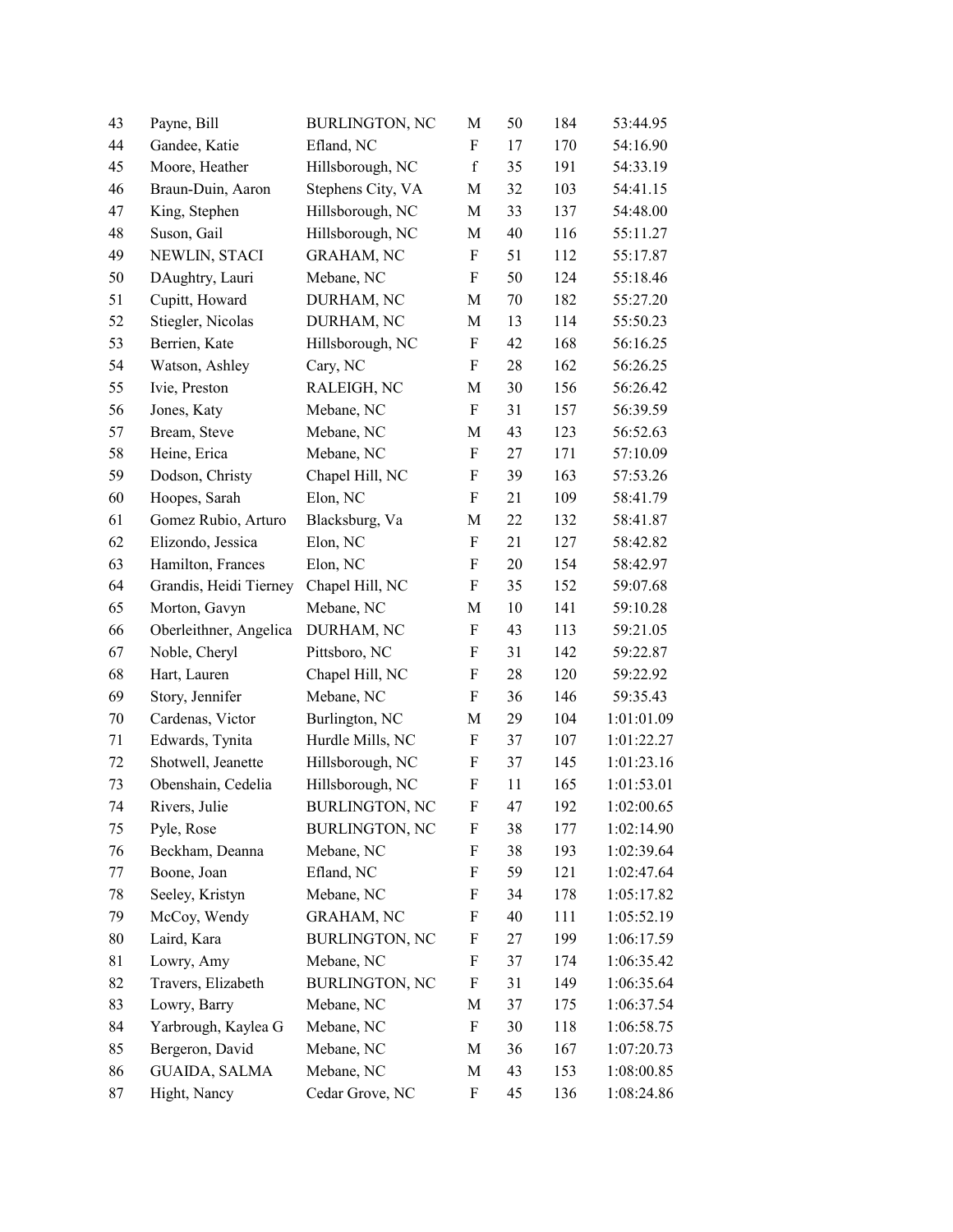| mcallister, amber    | <b>GRAHAM, NC</b>     | $\mathbf f$                      | 26 | 185 | 1:08:30.05 |
|----------------------|-----------------------|----------------------------------|----|-----|------------|
| Edwards, Sarah       | <b>BURLINGTON, NC</b> | F                                | 31 | 126 | 1:09:53.65 |
| <b>BOWDEN, TRACY</b> | <b>GRAHAM, NC</b>     | F                                | 46 | 122 | 1:10:11.43 |
| mckinzie, paula      | Mebane, NC            | F                                | 42 | 140 | 1:13:04.29 |
| Granata, Jodi        | Hillsborough, NC      | F                                | 36 | 108 | 1:16:02.90 |
| Bittner, Randy       | Wallace, NC           | М                                | 54 | 102 | 1:20:32.08 |
| Miles, Howard        | Mebane, NC            | М                                | 64 | 186 | 1:25:25.54 |
| STROWD, JACKSON      | Chapel Hill, NC       | M                                | 12 | 160 | 1:26:45.08 |
|                      |                       | F                                | 42 | 161 | 1:27:35.85 |
| Wichmann, Peggy      | Wallace, NC           | F                                | 58 | 150 | 1:27:42.45 |
|                      |                       | STROWD, STEPHANIEChapel Hill, NC |    |     |            |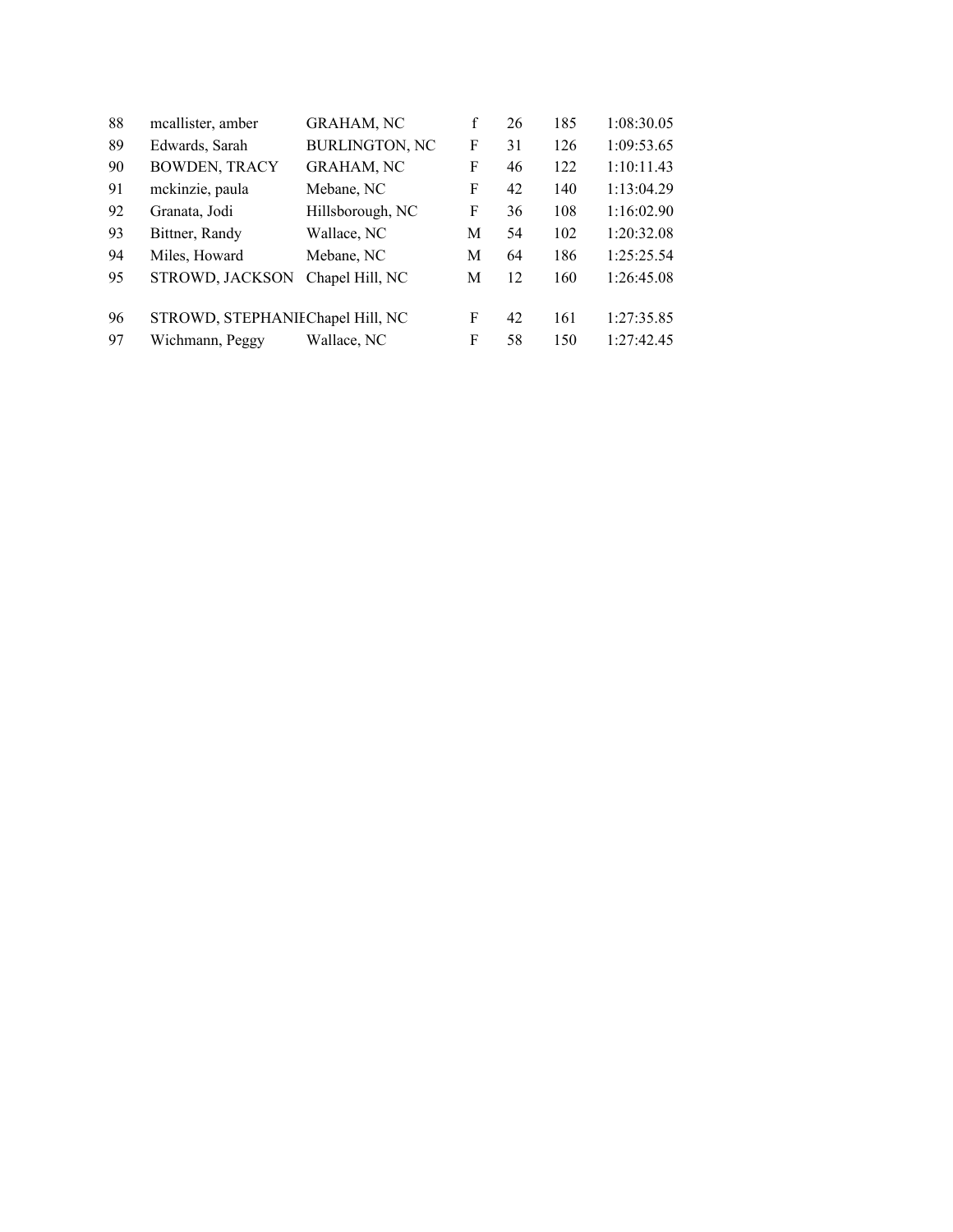|                           |                  | Mebane on the Move 10K, 9/15/2012 |                       |     |            |                |
|---------------------------|------------------|-----------------------------------|-----------------------|-----|------------|----------------|
| Category                  |                  | Place Name                        | HomeTown              | Age | Time       | Overall        |
| <b>Overall Female</b>     |                  |                                   |                       |     |            |                |
|                           | 1                | Fricke, Jill                      | Mebane, NC            | 33  | 45:04.57   | 11             |
|                           | $\overline{2}$   | harmon, teresa                    | Hillsborough, NC      | 40  | 45:22.64   | 12             |
|                           | 3                | Colletti, Jen                     | Carrboro, NC          | 31  | 47:31.11   | 17             |
| <b>Overall Male</b>       |                  |                                   |                       |     |            |                |
|                           | $\mathbf{1}$     | West, Josh                        | Carrboro, NC          | 30  | 36:42.81   | 1              |
|                           | $\overline{2}$   | Mignosa, Jack                     | Mebane, NC            | 41  | 38:08.55   | $\overline{2}$ |
|                           | 3                | wilkinson, curry                  | Haw River, NC         | 23  | 38:47.88   | 3              |
| <b>Masters Female</b>     |                  |                                   |                       |     |            |                |
|                           | $\mathbf{1}$     | NEWLIN, STACI                     | <b>GRAHAM, NC</b>     | 51  | 55:17.87   | 49             |
|                           | $\overline{2}$   | DAughtry, Lauri                   | Mebane, NC            | 50  | 55:18.46   | 50             |
|                           | 3                | Berrien, Kate                     | Hillsborough, NC      | 42  | 56:16.25   | 53             |
| <b>Masters Male</b>       |                  |                                   |                       |     |            |                |
|                           | $\mathbf{1}$     | Squires, Chris                    | Raleigh, NC           | 46  | 41:06.28   | 5              |
|                           | $\overline{2}$   | Meador, Aubrey                    | Mebane, NC            | 51  | 43:21.62   | $8\,$          |
|                           | 3                | Ferus, Matthew                    | Hillsborough, NC      | 41  | 43:48.37   | 9              |
| <b>Grandmaster Female</b> |                  |                                   |                       |     |            |                |
|                           | 1                | Boone, Joan                       | Efland, NC            | 59  | 1:02:47.64 | 77             |
|                           | $\overline{2}$   | Wichmann, Peggy                   | Wallace, NC           | 58  | 1:27:42.45 | 97             |
| <b>Grandmaster Male</b>   |                  |                                   |                       |     |            |                |
|                           | $\mathbf{1}$     | Goodwin II, Joel                  | Henderson, NC         | 50  | 46:46.53   | 14             |
|                           | $\overline{2}$   | Ozbolt, Joe                       | Mebane, NC            | 57  | 46:55.04   | 15             |
|                           | 3                | allman, steven                    | Durham, NC            | 52  | 48:04.17   | 22             |
| 9-13 Female               |                  |                                   |                       |     |            |                |
|                           | 1                | Obenshain, Cedelia                | Hillsborough, NC      | 11  | 1:01:53.01 | 73             |
| 9-13 Male                 |                  |                                   |                       |     |            |                |
|                           | $\mathbf{1}$     | Stiegler, Nicolas                 | DURHAM, NC            | 13  | 55:50.23   | 52             |
|                           | $\overline{2}$   | Morton, Gavyn                     | Mebane, NC            | 10  | 59:10.28   | 65             |
|                           | 3                | STROWD, JACKSON                   | Chapel Hill, NC       | 12  | 1:26:45.08 | 95             |
| 14-19 Female              |                  |                                   |                       |     |            |                |
|                           | 1                | Gandee, Katie                     | Efland, NC            | 17  | 54:16.90   | 44             |
| 14-19 Male                |                  |                                   |                       |     |            |                |
|                           | $\mathbf{1}$     | Tooley, Pierce                    | Kittrell, NC          | 16  | 42:52.72   | 6              |
|                           | $\overline{2}$   | Huntsinger, Justin                | Mebane, NC            | 15  | 45:35.37   | 13             |
| 20-29 Female              |                  |                                   |                       |     |            |                |
|                           | $\mathbf{1}$     | Allen, Veronica                   | <b>BURLINGTON, NC</b> | 24  | 50:30.45   | 26             |
|                           | $\overline{c}$   | Markiewitz, Johanna               | Elon, NC              | 20  | 50:31.65   | 27             |
|                           | 3                | Watson, Ashley                    | Cary, NC              | 28  | 56:26.25   | 54             |
| 20-29 Male                |                  |                                   |                       |     |            |                |
|                           | 1                | Williams, Dustin                  | Hillsborough, NC      | 29  | 40:01.53   | 4              |
|                           | $\boldsymbol{2}$ | Pratt, Anthony                    | Elon, NC              | 22  | 51:36.64   | 33             |
|                           | 3                | Gomez Rubio, Arturo               | Blacksburg, Va        | 22  | 58:41.87   | 61             |